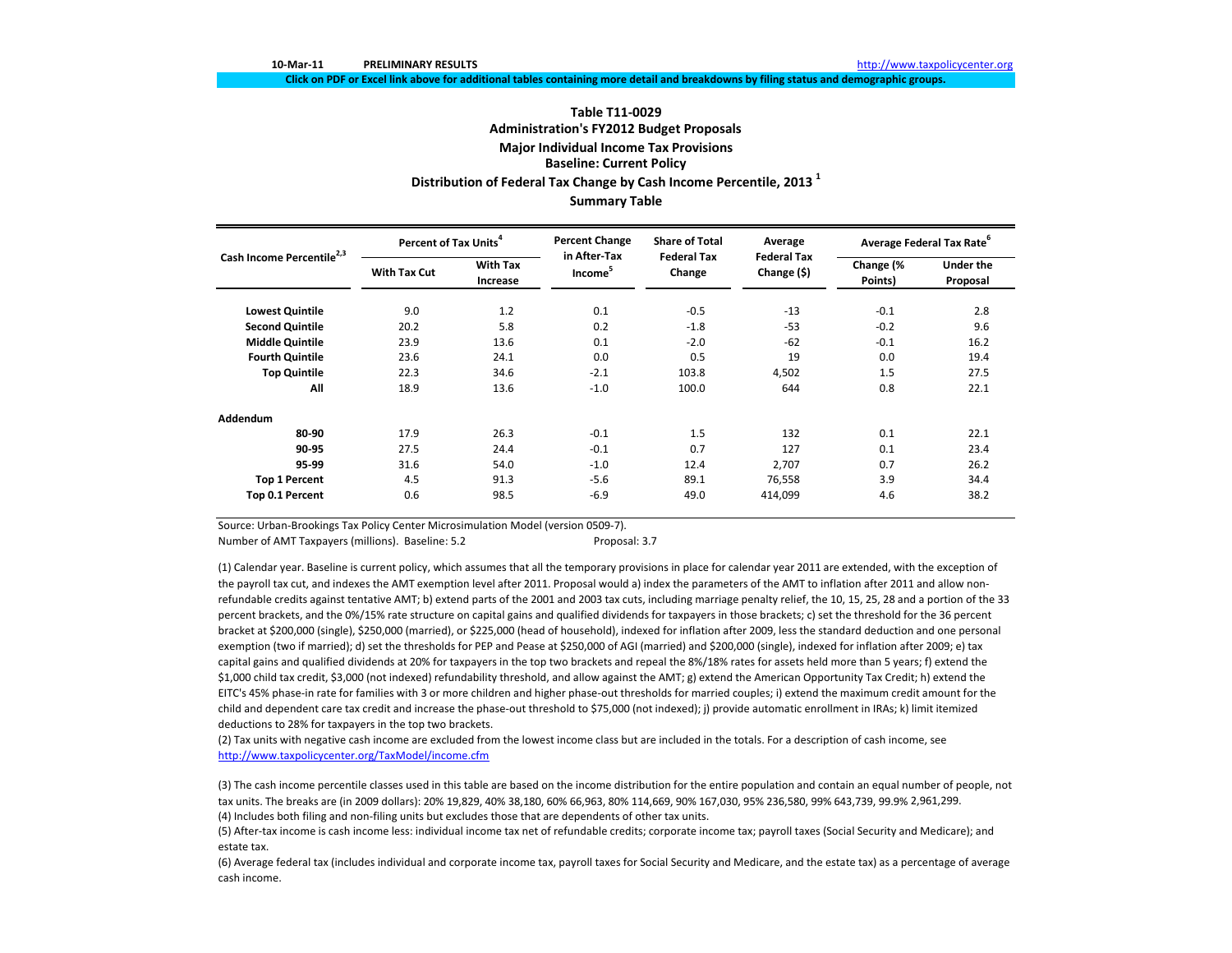### **Distribution of Federal Tax Change by Cash Income Percentile, <sup>2013</sup> <sup>1</sup> Detail TableTable T11‐0029 Administration's FY2012 Budget Proposals Major Individual Income Tax Provisions Baseline: Current Policy**

| Cash Income Percentile <sup>2,3</sup> | Percent of Tax Units <sup>4</sup> |                             | <b>Percent Change</b>               | <b>Share of Total</b>        | <b>Average Federal Tax Change</b> |         |                      | <b>Share of Federal Taxes</b> | Average Federal Tax Rate <sup>6</sup> |                       |
|---------------------------------------|-----------------------------------|-----------------------------|-------------------------------------|------------------------------|-----------------------------------|---------|----------------------|-------------------------------|---------------------------------------|-----------------------|
|                                       | With Tax Cut                      | <b>With Tax</b><br>Increase | in After-Tax<br>Income <sup>5</sup> | <b>Federal Tax</b><br>Change | <b>Dollars</b>                    | Percent | Change (%<br>Points) | <b>Under the</b><br>Proposal  | Change (%<br>Points)                  | Under the<br>Proposal |
| <b>Lowest Quintile</b>                | 9.0                               | 1.2                         | 0.1                                 | $-0.5$                       | $-13$                             | $-3.9$  | 0.0                  | 0.5                           | $-0.1$                                | 2.8                   |
| <b>Second Quintile</b>                | 20.2                              | 5.8                         | 0.2                                 | $-1.8$                       | $-53$                             | $-1.8$  | $-0.2$               | 3.6                           | $-0.2$                                | 9.6                   |
| <b>Middle Quintile</b>                | 23.9                              | 13.6                        | 0.1                                 | $-2.0$                       | $-62$                             | $-0.7$  | $-0.5$               | 10.0                          | $-0.1$                                | 16.2                  |
| <b>Fourth Quintile</b>                | 23.6                              | 24.1                        | 0.0                                 | 0.5                          | 19                                | 0.1     | $-0.6$               | 17.1                          | 0.0                                   | 19.4                  |
| <b>Top Quintile</b>                   | 22.3                              | 34.6                        | $-2.1$                              | 103.8                        | 4,502                             | 5.9     | 1.3                  | 68.7                          | 1.5                                   | 27.5                  |
| All                                   | 18.9                              | 13.6                        | $-1.0$                              | 100.0                        | 644                               | 3.8     | 0.0                  | 100.0                         | 0.8                                   | 22.1                  |
| Addendum                              |                                   |                             |                                     |                              |                                   |         |                      |                               |                                       |                       |
| 80-90                                 | 17.9                              | 26.3                        | $-0.1$                              | 1.5                          | 132                               | 0.4     | $-0.5$               | 13.4                          | 0.1                                   | 22.1                  |
| 90-95                                 | 27.5                              | 24.4                        | $-0.1$                              | 0.7                          | 127                               | 0.3     | $-0.4$               | 10.0                          | 0.1                                   | 23.4                  |
| 95-99                                 | 31.6                              | 54.0                        | $-1.0$                              | 12.4                         | 2,707                             | 2.9     | $-0.1$               | 16.2                          | 0.7                                   | 26.2                  |
| <b>Top 1 Percent</b>                  | 4.5                               | 91.3                        | $-5.6$                              | 89.1                         | 76,558                            | 12.7    | 2.3                  | 29.1                          | 3.9                                   | 34.4                  |
| Top 0.1 Percent                       | 0.6                               | 98.5                        | $-6.9$                              | 49.0                         | 414,099                           | 13.7    | 1.3                  | 14.9                          | 4.6                                   | 38.2                  |

#### **Baseline Distribution of Income and Federal Taxes by Cash Income Percentile, <sup>2013</sup> <sup>1</sup>**

| Cash Income Percentile <sup>2,3</sup> |                              | Tax Units <sup>4</sup>  |           | <b>Average Federal</b><br><b>Tax Burden</b> | <b>Average After-</b><br>Tax Income <sup>5</sup> | <b>Average Federal</b><br>Tax Rate <sup>6</sup> | <b>Share of Pre-</b><br><b>Tax Income</b> | <b>Share of Post-</b><br><b>Tax Income</b> | <b>Share of Federal</b><br>Taxes |
|---------------------------------------|------------------------------|-------------------------|-----------|---------------------------------------------|--------------------------------------------------|-------------------------------------------------|-------------------------------------------|--------------------------------------------|----------------------------------|
|                                       | <b>Number</b><br>(thousands) | <b>Percent of Total</b> | (Dollars) | (Dollars)                                   | (Dollars)                                        |                                                 | <b>Percent of Total</b>                   | <b>Percent of Total</b>                    | <b>Percent of Total</b>          |
| <b>Lowest Quintile</b>                | 40,401                       | 25.3                    | 11,561    | 332                                         | 11,229                                           | 2.9                                             | 3.7                                       | 4.6                                        | 0.5                              |
| <b>Second Quintile</b>                | 35,545                       | 22.3                    | 29,518    | 2,882                                       | 26,636                                           | 9.8                                             | 8.3                                       | 9.5                                        | 3.8                              |
| <b>Middle Quintile</b>                | 32,339                       | 20.3                    | 53,265    | 8,701                                       | 44,564                                           | 16.3                                            | 13.6                                      | 14.4                                       | 10.4                             |
| <b>Fourth Quintile</b>                | 27,031                       | 16.9                    | 91,335    | 17,715                                      | 73,620                                           | 19.4                                            | 19.5                                      | 20.0                                       | 17.8                             |
| <b>Top Quintile</b>                   | 23,705                       | 14.9                    | 295,351   | 76,702                                      | 218,649                                          | 26.0                                            | 55.2                                      | 52.0                                       | 67.4                             |
| All                                   | 159,683                      | 100.0                   | 79,379    | 16,896                                      | 62,484                                           | 21.3                                            | 100.0                                     | 100.0                                      | 100.0                            |
| Addendum                              |                              |                         |           |                                             |                                                  |                                                 |                                           |                                            |                                  |
| 80-90                                 | 11,940                       | 7.5                     | 142,598   | 31,381                                      | 111,217                                          | 22.0                                            | 13.4                                      | 13.3                                       | 13.9                             |
| 90-95                                 | 5,860                        | 3.7                     | 204,431   | 47,703                                      | 156,728                                          | 23.3                                            | 9.5                                       | 9.2                                        | 10.4                             |
| 95-99                                 | 4,707                        | 3.0                     | 366,652   | 93,397                                      | 273,255                                          | 25.5                                            | 13.6                                      | 12.9                                       | 16.3                             |
| <b>Top 1 Percent</b>                  | 1,197                        | 0.8                     | 1,983,475 | 604,997                                     | 1,378,477                                        | 30.5                                            | 18.7                                      | 16.5                                       | 26.9                             |
| Top 0.1 Percent                       | 122                          | 0.1                     | 9,019,082 | 3,028,194                                   | 5,990,888                                        | 33.6                                            | 8.7                                       | 7.3                                        | 13.7                             |

Source: Urban‐Brookings Tax Policy Center Microsimulation Model (version 0509‐7).

Number of AMT Taxpayers (millions). Baseline: 5.2 Proposal: 3.7

(1) Calendar year. Baseline is current policy, which assumes that all the temporary provisions in place for calendar year 2011 are extended, with the exception of the payroll tax cut, and indexes the AMT exemption level af 2011. Proposal would a) index the parameters of the AMT to inflation after 2011 and allow non-refundable credits against tentative AMT; b) extend parts of the 2001 and 2003 tax cuts, including marriage penalty relief, the 15, 25, 28 and a portion of the 33 percent brackets, and the 0%/15% rate structure on capital gains and qualified dividends for taxpayers in those brackets; c) set the threshold for the 36 percent bracket at \$200,000 (sing \$250,000 (married), or \$225,000 (head of household), indexed for inflation after 2009, less the standard deduction and one personal exemption (two if married); d) set the thresholds for PEP and Pease at \$250,000 of AGI (married) and \$200,000 (single), indexed for inflation after 2009; e) tax capital gains and qualified dividends at 20% for taxpayers in the top two brackets and repeal the 8%/18% rates for assets held more than 5 years; f) the \$1,000 child tax credit, \$3,000 (not indexed) refundability threshold, and allow against the AMT; g) extend the American Opportunity Tax Credit; h) extend the EITC's 45% phase-in rate for families with 3 or more childr higher phase-out thresholds for married couples; i) extend the maximum credit amount for the child and dependent care tax credit and increase the phase-out threshold to \$75,000 (not indexed); j) provide automatic enrollmen in IRAs; k) limit itemized deductions to 28% for taxpayers in the top two brackets.

(2) Tax units with negative cash income are excluded from the lowest income class but are included in the totals. For <sup>a</sup> description of cash income, see

http://www.taxpolicycenter.org/TaxModel/income.cfm

(3) The cash income percentile classes used in this table are based on the income distribution for the entire population and contain an equal number of people, not tax units. The breaks are (in 2009 dollars): 20% 19,829, 40% 38,180, 60% 66,963, 80% 114,669, 90% 167,030, 95% 236,580, 99% 643,739, 99.9% 2,961,299.

(4) Includes both filing and non‐filing units but excludes those that are dependents of other tax units.

(5) After‐tax income is cash income less: individual income tax net of refundable credits; corporate income tax; payroll taxes (Social Security and Medicare); and estate tax.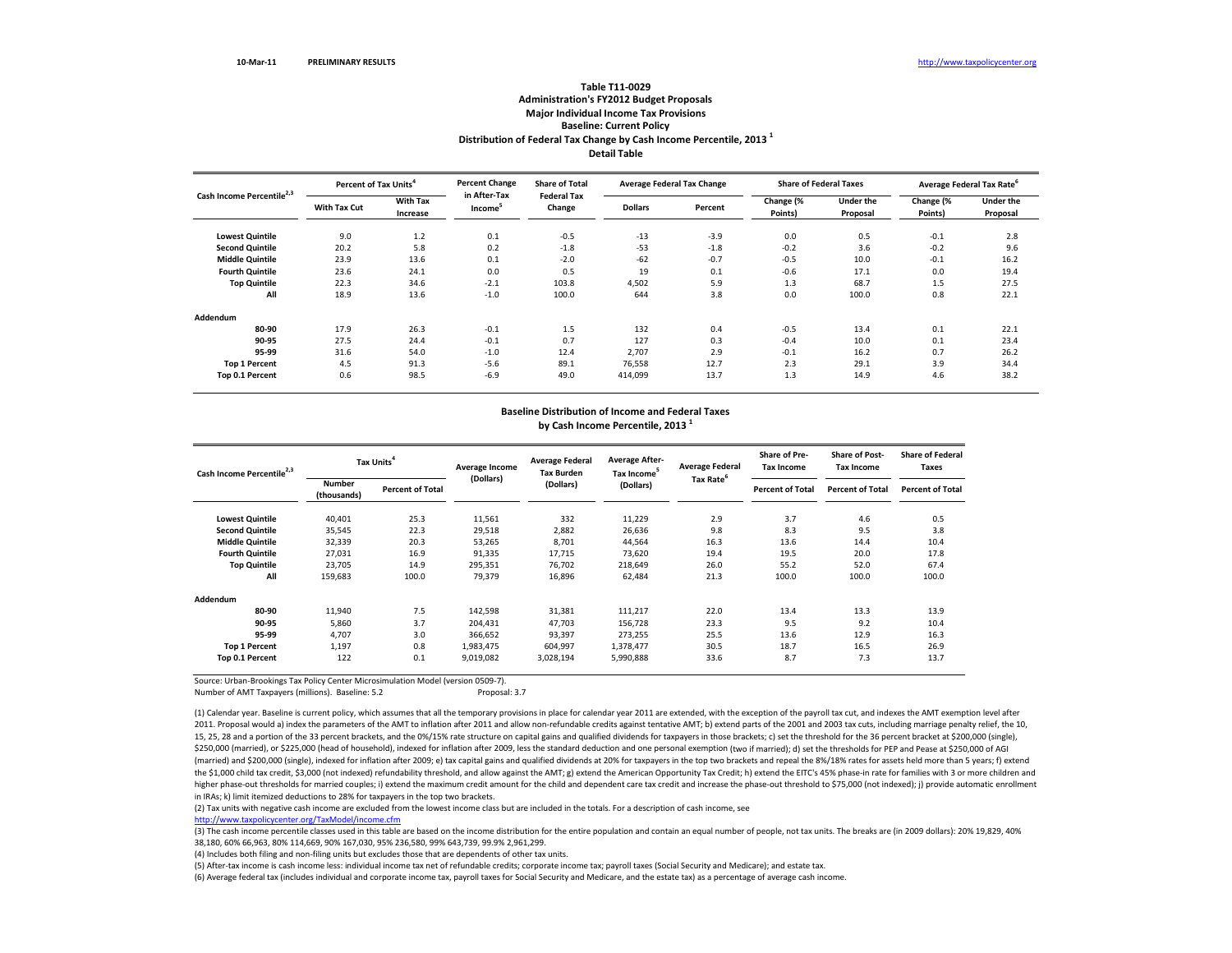## **Distribution of Federal Tax Change by Cash Income Percentile Adjusted for Family Size, <sup>2013</sup> <sup>1</sup> Detail TableTable T11‐0029Administration's FY2012 Budget Proposals Major Individual Income Tax Provisions Baseline: Current Policy**

| Cash Income Percentile <sup>2,3</sup> | Percent of Tax Units <sup>4</sup> |                             | <b>Percent Change</b>               | <b>Share of Total</b>        | Average Federal Tax Change |         |                      | <b>Share of Federal Taxes</b> | Average Federal Tax Rate <sup>6</sup> |                              |  |
|---------------------------------------|-----------------------------------|-----------------------------|-------------------------------------|------------------------------|----------------------------|---------|----------------------|-------------------------------|---------------------------------------|------------------------------|--|
|                                       | With Tax Cut                      | <b>With Tax</b><br>Increase | in After-Tax<br>Income <sup>5</sup> | <b>Federal Tax</b><br>Change | <b>Dollars</b>             | Percent | Change (%<br>Points) | Under the<br>Proposal         | Change (%<br>Points)                  | <b>Under the</b><br>Proposal |  |
| <b>Lowest Quintile</b>                | 7.8                               | 1.0                         | 0.1                                 | $-0.3$                       | $-8$                       | 4.6     | 0.0                  | $-0.2$                        | $-0.1$                                | $-1.6$                       |  |
| <b>Second Quintile</b>                | 21.2                              | 3.3                         | 0.3                                 | $-2.0$                       | $-63$                      | $-2.9$  | $-0.2$               | 2.4                           | $-0.2$                                | 7.7                          |  |
| <b>Middle Quintile</b>                | 24.6                              | 11.5                        | 0.2                                 | $-2.2$                       | $-70$                      | $-1.0$  | $-0.4$               | 7.9                           | $-0.2$                                | 14.8                         |  |
| <b>Fourth Quintile</b>                | 21.9                              | 23.6                        | 0.0                                 | 0.3                          | 10                         | 0.1     | $-0.6$               | 16.4                          | 0.0                                   | 18.9                         |  |
| <b>Top Quintile</b>                   | 20.2                              | 31.0                        | $-1.9$                              | 104.1                        | 3,533                      | 5.5     | 1.2                  | 73.4                          | 1.4                                   | 27.3                         |  |
| All                                   | 18.9                              | 13.6                        | $-1.0$                              | 100.0                        | 644                        | 3.8     | 0.0                  | 100.0                         | 0.8                                   | 22.1                         |  |
| Addendum                              |                                   |                             |                                     |                              |                            |         |                      |                               |                                       |                              |  |
| 80-90                                 | 18.8                              | 23.8                        | $-0.1$                              | 1.3                          | 85                         | 0.3     | $-0.5$               | 14.7                          | 0.1                                   | 22.3                         |  |
| 90-95                                 | 23.3                              | 22.2                        | $-0.1$                              | 0.8                          | 107                        | 0.3     | $-0.4$               | 11.2                          | 0.1                                   | 23.6                         |  |
| 95-99                                 | 23.5                              | 46.6                        | $-0.9$                              | 12.4                         | 2,127                      | 2.7     | $-0.2$               | 17.3                          | 0.7                                   | 26.0                         |  |
| <b>Top 1 Percent</b>                  | 4.6                               | 89.2                        | $-5.3$                              | 89.7                         | 63,851                     | 12.3    | 2.3                  | 30.1                          | 3.7                                   | 33.9                         |  |
| Top 0.1 Percent                       | 2.8                               | 96.0                        | $-6.7$                              | 50.1                         | 356,934                    | 13.5    | 1.3                  | 15.4                          | 4.5                                   | 37.7                         |  |

### **Baseline Distribution of Income and Federal Taxes by Cash Income Percentile Adjusted for Family Size, <sup>2013</sup> <sup>1</sup>**

| Cash Income Percentile <sup>2,3</sup> |                              | Tax Units <sup>4</sup>  |           | <b>Average Federal</b><br><b>Tax Burden</b> | <b>Average After-</b><br>Tax Income <sup>5</sup> | Average<br><b>Federal Tax</b> | <b>Share of Pre-</b><br><b>Tax Income</b> | <b>Share of Post-</b><br><b>Tax Income</b> | Share of<br><b>Federal Taxes</b> |
|---------------------------------------|------------------------------|-------------------------|-----------|---------------------------------------------|--------------------------------------------------|-------------------------------|-------------------------------------------|--------------------------------------------|----------------------------------|
|                                       | <b>Number</b><br>(thousands) | <b>Percent of Total</b> | (Dollars) | (Dollars)                                   | (Dollars)                                        | Rate <sup>6</sup>             | <b>Percent of Total</b>                   | <b>Percent of Total</b>                    | <b>Percent of Total</b>          |
| <b>Lowest Quintile</b>                | 33,459                       | 21.0                    | 10,833    | $-166$                                      | 11,000                                           | $-1.5$                        | 2.9                                       | 3.7                                        | $-0.2$                           |
| <b>Second Quintile</b>                | 32,885                       | 20.6                    | 26,816    | 2,127                                       | 24,689                                           | 7.9                           | 7.0                                       | 8.1                                        | 2.6                              |
| <b>Middle Quintile</b>                | 31,869                       | 20.0                    | 47,152    | 7,039                                       | 40,113                                           | 14.9                          | 11.9                                      | 12.8                                       | 8.3                              |
| <b>Fourth Quintile</b>                | 30,496                       | 19.1                    | 79,522    | 15,026                                      | 64,497                                           | 18.9                          | 19.1                                      | 19.7                                       | 17.0                             |
| <b>Top Quintile</b>                   | 30,312                       | 19.0                    | 248,646   | 64,246                                      | 184,400                                          | 25.8                          | 59.5                                      | 56.0                                       | 72.2                             |
| All                                   | 159,683                      | 100.0                   | 79,379    | 16,896                                      | 62,484                                           | 21.3                          | 100.0                                     | 100.0                                      | 100.0                            |
| Addendum                              |                              |                         |           |                                             |                                                  |                               |                                           |                                            |                                  |
| 80-90                                 | 15,281                       | 9.6                     | 121,325   | 26,925                                      | 94,399                                           | 22.2                          | 14.6                                      | 14.5                                       | 15.3                             |
| 90-95                                 | 7,600                        | 4.8                     | 174,872   | 41,114                                      | 133,758                                          | 23.5                          | 10.5                                      | 10.2                                       | 11.6                             |
| 95-99                                 | 5,988                        | 3.8                     | 311,732   | 78,767                                      | 232,964                                          | 25.3                          | 14.7                                      | 14.0                                       | 17.5                             |
| <b>Top 1 Percent</b>                  | 1.444                        | 0.9                     | 1,722,207 | 520,558                                     | 1,201,649                                        | 30.2                          | 19.6                                      | 17.4                                       | 27.9                             |
| Top 0.1 Percent                       | 144                          | 0.1                     | 7,944,556 | 2,639,811                                   | 5,304,746                                        | 33.2                          | 9.0                                       | 7.7                                        | 14.1                             |

Source: Urban‐Brookings Tax Policy Center Microsimulation Model (version 0509‐7).

Number of AMT Taxpayers (millions). Baseline: 5.2 **Proposal: 3.7** Proposal: 3.7

(1) Calendar year. Baseline is current policy, which assumes that all the temporary provisions in place for calendar year 2011 are extended, with the exception of the payroll tax cut, and indexes the AMT exemption level after 2011. Proposal would a) index the parameters of the AMT to inflation after 2011 and allow non‐refundable credits against tentative AMT; b) extend parts of the 2001 and 2003 tax cuts, including marriage penalty relief, the 10, 15, 25, 28 and a portion of the 33 percent brackets, and the 0%/15% rate structure on capital gains and qualified dividends for taxpayers in those brackets; c) set the threshold for the 36 percent bracket a \$200,000 (single), \$250,000 (married), or \$225,000 (head of household), indexed for inflation after 2009, less the standard deduction and one personal exemption (two if married); d) set the thresholds for PEP and Pease at \$250,000 of AGI (married) and \$200,000 (single), indexed for inflation after 2009; e) tax capital gains and qualified dividends at 20% for taxpayers in the top two brackets and repeal the 8%/18% rates for assets held more than 5 years; f) extend the \$1,000 child tax credit, \$3,000 (not indexed) refundability threshold, and allow against the AMT; g) extend the American Opportunity Tax Credit; h) extend the EITC's 45% phase-in rate for famili with 3 or more children and higher phase‐out thresholds for married couples; i) extend the maximum credit amount for the child and dependent care tax credit and increase the phase‐out threshold to \$75,000 (not indexed); i) provide automatic enrollment in IRAs; k) limit itemized deductions to 28% for taxpayers in the top two brackets.

(2) Tax units with negative cash income are excluded from the lowest income class but are included in the totals. For <sup>a</sup> description of cash income, see

http://www.taxpolicycenter.org/TaxModel/income.cfm

(3) The cash income percentile classes used in this table are based on the income distribution for the entire population and contain an equal number of people, not tax units. The incomes used are adjusted for family size b dividing by the square root of the number of people in the tax unit. The resulting percentile breaks are (in 2009 dollars): 20% 13,627, 40% 25,365, 60% 42,896, 80% 70,063, 90% 101,583, 95% 145,293, 99% 386,366, 99.9% 1,826,435.

(4) Includes both filing and non‐filing units but excludes those that are dependents of other tax units.

(5) After‐tax income is cash income less: individual income tax net of refundable credits; corporate income tax; payroll taxes (Social Security and Medicare); and estate tax.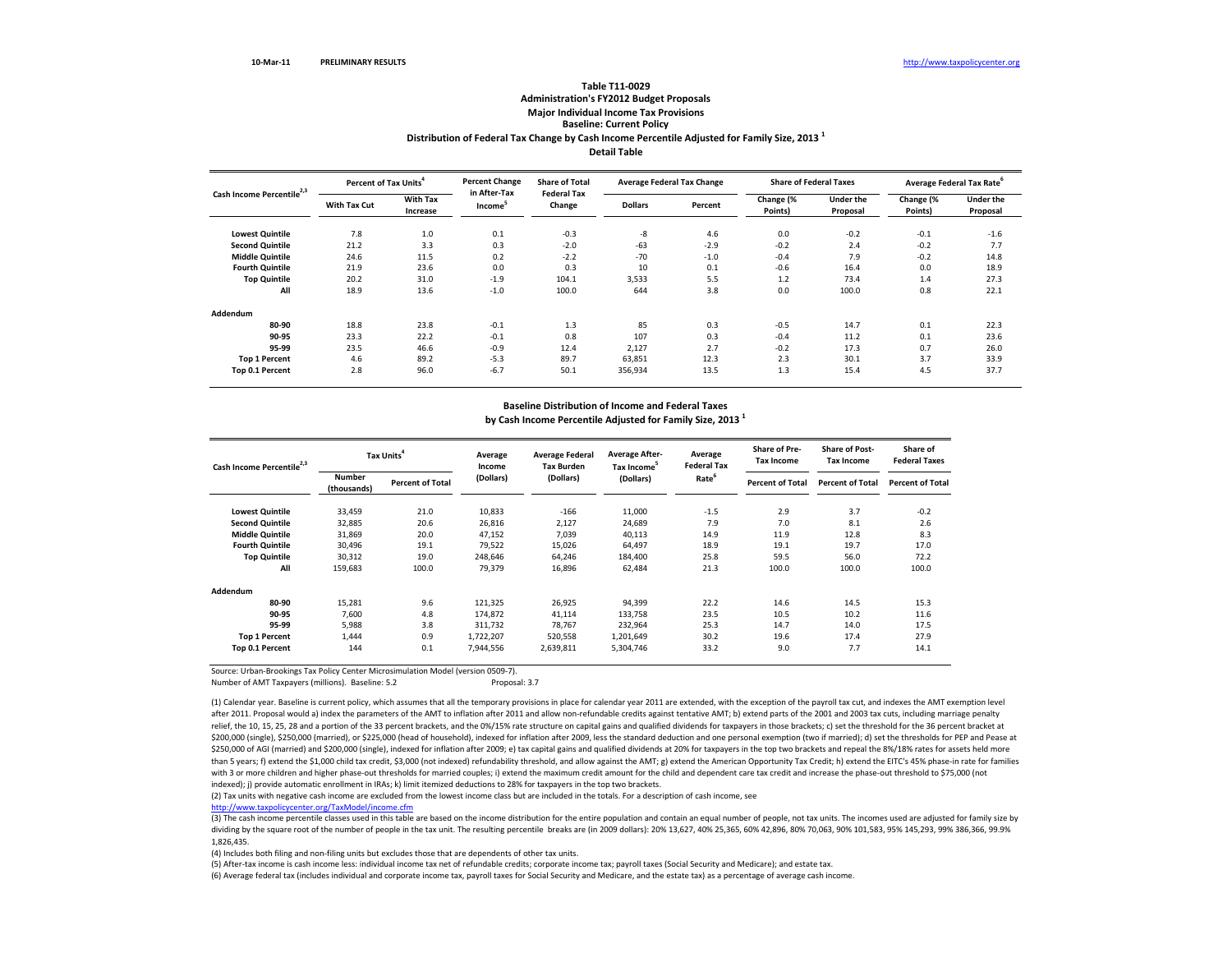## **Distribution of Federal Tax Change by Cash Income Percentile Adjusted for Family Size, <sup>2013</sup> <sup>1</sup> Detail Table ‐ Single Tax Units Table T11‐0029 Administration's FY2012 Budget Proposals Major Individual Income Tax Provisions Baseline: Current Policy**

| Cash Income Percentile <sup>2,3</sup> | Percent of Tax Units <sup>4</sup> |                             | <b>Percent Change</b>               | <b>Share of Total</b>        | <b>Average Federal Tax Change</b> |         | <b>Share of Federal Taxes</b> |                              | Average Federal Tax Rate <sup>6</sup> |                       |
|---------------------------------------|-----------------------------------|-----------------------------|-------------------------------------|------------------------------|-----------------------------------|---------|-------------------------------|------------------------------|---------------------------------------|-----------------------|
|                                       | With Tax Cut                      | <b>With Tax</b><br>Increase | in After-Tax<br>Income <sup>5</sup> | <b>Federal Tax</b><br>Change | <b>Dollars</b>                    | Percent | Change (%<br>Points)          | <b>Under the</b><br>Proposal | Change (%<br>Points)                  | Under the<br>Proposal |
| <b>Lowest Quintile</b>                | 8.9                               | 0.4                         | 0.1                                 | $-1.3$                       | -9                                | $-1.9$  | $-0.1$                        | 1.2                          | $-0.1$                                | 5.6                   |
| <b>Second Quintile</b>                | 15.9                              | 3.4                         | 0.2                                 | $-4.9$                       | $-39$                             | $-1.9$  | $-0.2$                        | 4.7                          | $-0.2$                                | 9.8                   |
| <b>Middle Quintile</b>                | 19.5                              | 11.4                        | 0.2                                 | $-5.3$                       | $-46$                             | $-0.8$  | $-0.3$                        | 12.3                         | $-0.1$                                | 16.5                  |
| <b>Fourth Quintile</b>                | 17.6                              | 18.3                        | 0.0                                 | $-1.7$                       | $-18$                             | $-0.2$  | $-0.4$                        | 20.7                         | 0.0                                   | 20.9                  |
| <b>Top Quintile</b>                   | 13.3                              | 24.2                        | $-1.3$                              | 113.1                        | 1,489                             | 3.6     | 1.0                           | 61.0                         | 0.9                                   | 27.1                  |
| All                                   | 14.7                              | 9.6                         | $-0.5$                              | 100.0                        | 181                               | 1.9     | 0.0                           | 100.0                        | 0.4                                   | 21.4                  |
| Addendum                              |                                   |                             |                                     |                              |                                   |         |                               |                              |                                       |                       |
| 80-90                                 | 13.8                              | 18.9                        | 0.0                                 | 1.1                          | 26                                | 0.1     | $-0.3$                        | 15.6                         | 0.0                                   | 23.8                  |
| 90-95                                 | 11.1                              | 18.1                        | $-0.1$                              | 1.6                          | 87                                | 0.3     | $-0.2$                        | 10.5                         | 0.1                                   | 24.7                  |
| 95-99                                 | 16.5                              | 34.3                        | $-0.4$                              | 8.5                          | 597                               | 1.1     | $-0.1$                        | 14.2                         | 0.3                                   | 25.0                  |
| <b>Top 1 Percent</b>                  | 3.4                               | 88.3                        | $-4.6$                              | 101.9                        | 36,068                            | 10.0    | 1.5                           | 20.8                         | 3.1                                   | 34.3                  |
| Top 0.1 Percent                       | 1.0                               | 97.5                        | $-6.7$                              | 61.0                         | 243,916                           | 12.1    | 1.0                           | 10.5                         | 4.3                                   | 39.7                  |

# **Baseline Distribution of Income and Federal Taxes**

**by Cash Income Percentile Adjusted for Family Size, <sup>2013</sup> <sup>1</sup>**

| Cash Income Percentile <sup>2,3</sup> | Tax Units <sup>4</sup>       |                         | Average Income | <b>Average Federal</b><br><b>Tax Burden</b> | <b>Average After-</b><br>Tax Income <sup>5</sup> | <b>Average Federal</b> | Share of Pre-<br><b>Tax Income</b> | <b>Share of Post-</b><br><b>Tax Income</b> | <b>Share of Federal</b><br>Taxes |
|---------------------------------------|------------------------------|-------------------------|----------------|---------------------------------------------|--------------------------------------------------|------------------------|------------------------------------|--------------------------------------------|----------------------------------|
|                                       | <b>Number</b><br>(thousands) | <b>Percent of Total</b> | (Dollars)      | (Dollars)                                   | (Dollars)                                        | Tax Rate <sup>6</sup>  | <b>Percent of Total</b>            | <b>Percent of Total</b>                    | <b>Percent of Total</b>          |
| <b>Lowest Quintile</b>                | 18,053                       | 25.6                    | 8,179          | 471                                         | 7,709                                            | 5.8                    | 4.6                                | 5.5                                        | 1.3                              |
| <b>Second Quintile</b>                | 16,001                       | 22.7                    | 20,442         | 2,051                                       | 18,391                                           | 10.0                   | 10.2                               | 11.6                                       | 4.9                              |
| <b>Middle Quintile</b>                | 14,578                       | 20.7                    | 35,077         | 5,831                                       | 29,247                                           | 16.6                   | 16.0                               | 16.9                                       | 12.6                             |
| <b>Fourth Quintile</b>                | 11,876                       | 16.8                    | 57,277         | 11,979                                      | 45,298                                           | 20.9                   | 21.2                               | 21.3                                       | 21.1                             |
| <b>Top Quintile</b>                   | 9,681                        | 13.7                    | 159,815        | 41,830                                      | 117,985                                          | 26.2                   | 48.3                               | 45.2                                       | 60.1                             |
| All                                   | 70,516                       | 100.0                   | 45,439         | 9,563                                       | 35,876                                           | 21.1                   | 100.0                              | 100.0                                      | 100.0                            |
| Addendum                              |                              |                         |                |                                             |                                                  |                        |                                    |                                            |                                  |
| 80-90                                 | 5,163                        | 7.3                     | 87,005         | 20.688                                      | 66,317                                           | 23.8                   | 14.0                               | 13.5                                       | 15.8                             |
| 90-95                                 | 2,344                        | 3.3                     | 124,519        | 30,684                                      | 93,835                                           | 24.6                   | 9.1                                | 8.7                                        | 10.7                             |
| 95-99                                 | 1,814                        | 2.6                     | 215,516        | 53,291                                      | 162,225                                          | 24.7                   | 12.2                               | 11.6                                       | 14.3                             |
| <b>Top 1 Percent</b>                  | 360                          | 0.5                     | 1,152,428      | 359,615                                     | 792,813                                          | 31.2                   | 13.0                               | 11.3                                       | 19.2                             |
| Top 0.1 Percent                       | 32                           | 0.1                     | 5,673,795      | 2,010,792                                   | 3,663,003                                        | 35.4                   | 5.7                                | 4.6                                        | 9.5                              |

Source: Urban‐Brookings Tax Policy Center Microsimulation Model (version 0509‐7).

(1) Calendar year. Baseline is current policy, which assumes that all the temporary provisions in place for calendar year 2011 are extended, with the exception of the payroll tax cut, and indexes the AMT exemption level af 2011. Proposal would a) index the parameters of the AMT to inflation after 2011 and allow non-refundable credits against tentative AMT; b) extend parts of the 2001 and 2003 tax cuts, including marriage penalty relief, the 15, 25, 28 and a portion of the 33 percent brackets, and the 0%/15% rate structure on capital gains and qualified dividends for taxpayers in those brackets; c) set the threshold for the 36 percent bracket at \$200,000 (sing \$250,000 (married), or \$225,000 (head of household), indexed for inflation after 2009, less the standard deduction and one personal exemption (two if married); d) set the thresholds for PEP and Pease at \$250,000 of AGI (married) and \$200,000 (single), indexed for inflation after 2009; e) tax capital gains and qualified dividends at 20% for taxpayers in the top two brackets and repeal the 8%/18% rates for assets held more than 5 years; f) the \$1,000 child tax credit, \$3,000 (not indexed) refundability threshold, and allow against the AMT; g) extend the American Opportunity Tax Credit; h) extend the EITC's 45% phase-in rate for families with 3 or more childr higher phase-out thresholds for married couples; i) extend the maximum credit amount for the child and dependent care tax credit and increase the phase-out threshold to \$75,000 (not indexed); j) provide automatic enrollmen in IRAs; k) limit itemized deductions to 28% for taxpayers in the top two brackets.

(2) Tax units with negative cash income are excluded from the lowest income class but are included in the totals. For <sup>a</sup> description of cash income, see

http://www.taxpolicycenter.org/TaxModel/income.cfm

(3) The cash income percentile classes used in this table are based on the income distribution for the entire population and contain an equal number of people, not tax units. The incomes used are adjusted for family size b dividing by the square root of the number of people in the tax unit. The resulting percentile breaks are (in 2009 dollars): 20% 13,627, 40% 25,365, 60% 42,896, 80% 70,063, 90% 101,583, 95% 145,293, 99% 386,366, 99.9% 1,826,435.

(4) Includes both filing and non‐filing units but excludes those that are dependents of other tax units.

(5) After‐tax income is cash income less: individual income tax net of refundable credits; corporate income tax; payroll taxes (Social Security and Medicare); and estate tax.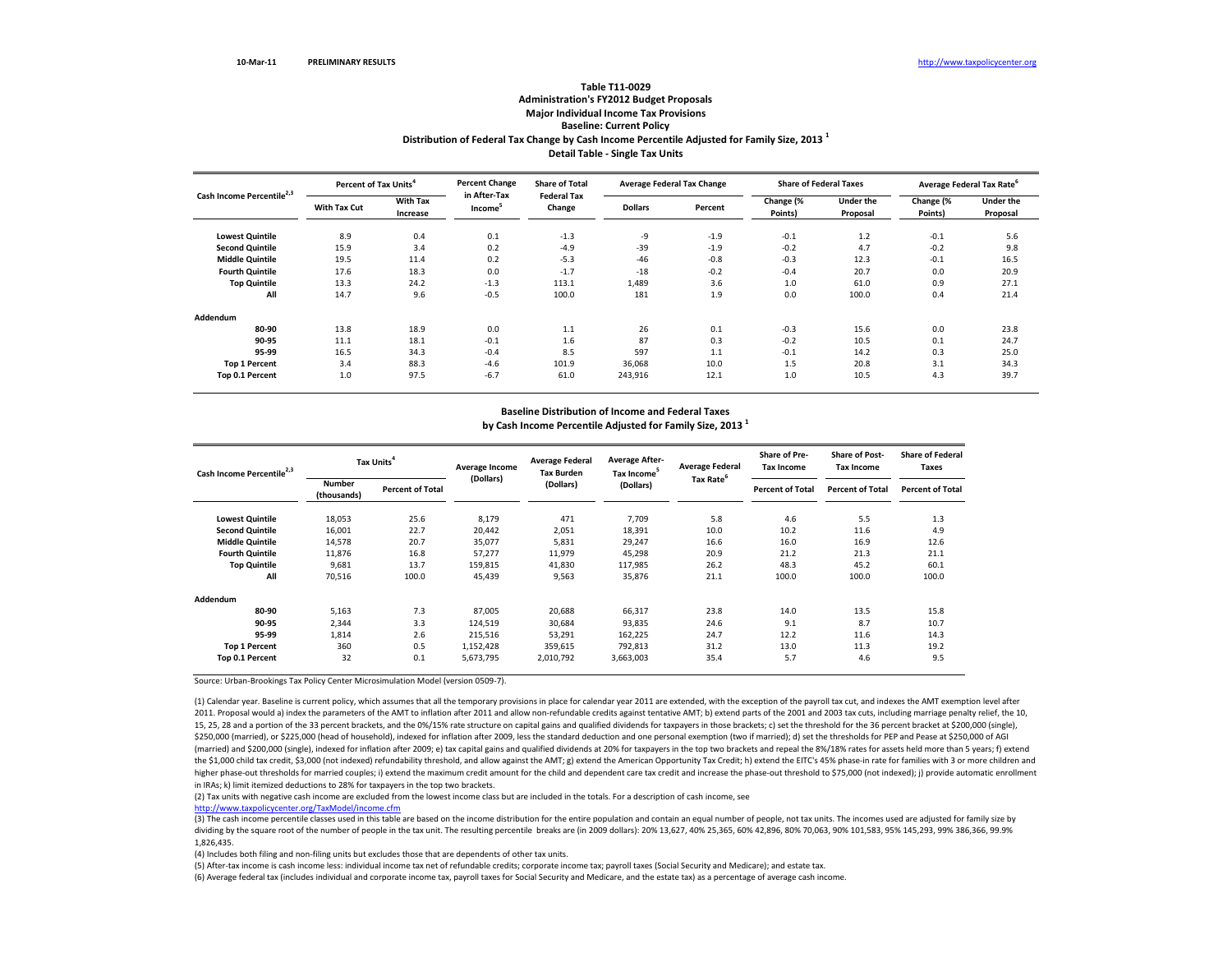## **Distribution of Federal Tax Change by Cash Income Percentile Adjusted for Family Size, <sup>2013</sup> <sup>1</sup> Detail Table ‐ Married Tax Units Filing Jointly Table T11‐0029 Administration's FY2012 Budget Proposals Major Individual Income Tax Provisions Baseline: Current Policy**

| Cash Income Percentile <sup>2,3</sup> | Percent of Tax Units <sup>4</sup> |                             | <b>Percent Change</b>               | <b>Share of Total</b>        | <b>Average Federal Tax Change</b> |         | <b>Share of Federal Taxes</b> |                              | Average Federal Tax Rate <sup>6</sup> |                       |
|---------------------------------------|-----------------------------------|-----------------------------|-------------------------------------|------------------------------|-----------------------------------|---------|-------------------------------|------------------------------|---------------------------------------|-----------------------|
|                                       | With Tax Cut                      | <b>With Tax</b><br>Increase | in After-Tax<br>Income <sup>5</sup> | <b>Federal Tax</b><br>Change | <b>Dollars</b>                    | Percent | Change (%<br>Points)          | <b>Under the</b><br>Proposal | Change (%<br>Points)                  | Under the<br>Proposal |
| <b>Lowest Quintile</b>                | 5.6                               | 0.7                         | 0.0                                 | 0.0                          | $-4$                              | 2.1     | 0.0                           | $-0.1$                       | 0.0                                   | $-1.4$                |
| <b>Second Quintile</b>                | 20.8                              | 3.1                         | 0.2                                 | $-0.6$                       | $-56$                             | $-2.2$  | $-0.1$                        | 1.2                          | $-0.2$                                | 7.2                   |
| <b>Middle Quintile</b>                | 26.0                              | 12.6                        | 0.1                                 | $-0.8$                       | $-62$                             | $-0.8$  | $-0.3$                        | 4.9                          | $-0.1$                                | 13.4                  |
| <b>Fourth Quintile</b>                | 24.1                              | 29.4                        | $-0.1$                              | 0.9                          | 50                                | 0.3     | $-0.6$                        | 13.8                         | 0.1                                   | 17.8                  |
| <b>Top Quintile</b>                   | 23.1                              | 35.3                        | $-2.1$                              | 100.6                        | 4,615                             | 6.0     | 1.0                           | 80.1                         | 1.6                                   | 27.3                  |
| All                                   | 21.5                              | 20.9                        | $-1.4$                              | 100.0                        | 1,405                             | 4.8     | 0.0                           | 100.0                        | 1.1                                   | 23.4                  |
| Addendum                              |                                   |                             |                                     |                              |                                   |         |                               |                              |                                       |                       |
| 80-90                                 | 21.2                              | 27.7                        | $-0.1$                              | 1.4                          | 133                               | 0.4     | $-0.6$                        | 14.5                         | 0.1                                   | 21.6                  |
| 90-95                                 | 28.3                              | 24.4                        | $-0.1$                              | 0.7                          | 118                               | 0.3     | $-0.5$                        | 12.0                         | 0.1                                   | 23.2                  |
| 95-99                                 | 25.6                              | 52.6                        | $-1.1$                              | 13.0                         | 2,882                             | 3.2     | $-0.3$                        | 19.3                         | 0.8                                   | 26.2                  |
| <b>Top 1 Percent</b>                  | 5.0                               | 89.3                        | $-5.4$                              | 85.5                         | 72,411                            | 12.7    | 2.4                           | 34.3                         | 3.8                                   | 33.7                  |
| Top 0.1 Percent                       | 3.5                               | 95.4                        | $-6.7$                              | 46.1                         | 383,934                           | 13.8    | 1.4                           | 17.2                         | 4.5                                   | 37.3                  |

# **Baseline Distribution of Income and Federal Taxes**

**by Cash Income Percentile Adjusted for Family Size, <sup>2013</sup> <sup>1</sup>**

| Cash Income Percentile <sup>2,3</sup> | Tax Units                    |                         | Average Income | <b>Average Federal</b><br><b>Tax Burden</b> | <b>Average After-</b><br>Tax Income <sup>5</sup> | <b>Average Federal</b> | <b>Share of Pre-</b><br><b>Tax Income</b> | <b>Share of Post-</b><br><b>Tax Income</b> | <b>Share of Federal</b><br><b>Taxes</b> |
|---------------------------------------|------------------------------|-------------------------|----------------|---------------------------------------------|--------------------------------------------------|------------------------|-------------------------------------------|--------------------------------------------|-----------------------------------------|
|                                       | <b>Number</b><br>(thousands) | <b>Percent of Total</b> | (Dollars)      | (Dollars)                                   | (Dollars)                                        | Tax Rate <sup>6</sup>  | <b>Percent of Total</b>                   | <b>Percent of Total</b>                    | <b>Percent of Total</b>                 |
| <b>Lowest Quintile</b>                | 7.024                        | 11.4                    | 14,231         | $-195$                                      | 14,425                                           | $-1.4$                 | 1.2                                       | 1.6                                        | $-0.1$                                  |
| <b>Second Quintile</b>                | 8,856                        | 14.4                    | 34,357         | 2,532                                       | 31,825                                           | 7.4                    | 3.7                                       | 4.4                                        | 1.2                                     |
| <b>Middle Quintile</b>                | 11,443                       | 18.6                    | 60,965         | 8,208                                       | 52,757                                           | 13.5                   | 8.5                                       | 9.5                                        | 5.2                                     |
| <b>Fourth Quintile</b>                | 15,130                       | 24.6                    | 97,772         | 17,380                                      | 80,392                                           | 17.8                   | 18.1                                      | 19.2                                       | 14.4                                    |
| <b>Top Quintile</b>                   | 18,854                       | 30.6                    | 297,727        | 76,516                                      | 221,211                                          | 25.7                   | 68.7                                      | 65.7                                       | 79.1                                    |
| All                                   | 61,567                       | 100.0                   | 132,758        | 29,611                                      | 103,147                                          | 22.3                   | 100.0                                     | 100.0                                      | 100.0                                   |
| Addendum                              |                              |                         |                |                                             |                                                  |                        |                                           |                                            |                                         |
| 80-90                                 | 9,003                        | 14.6                    | 142,540        | 30,715                                      | 111,824                                          | 21.6                   | 15.7                                      | 15.9                                       | 15.2                                    |
| 90-95                                 | 4,921                        | 8.0                     | 200,289        | 46,376                                      | 153,912                                          | 23.2                   | 12.1                                      | 11.9                                       | 12.5                                    |
| 95-99                                 | 3,909                        | 6.4                     | 359,028        | 91,326                                      | 267,701                                          | 25.4                   | 17.2                                      | 16.5                                       | 19.6                                    |
| <b>Top 1 Percent</b>                  | 1,021                        | 1.7                     | 1,900,519      | 568,764                                     | 1,331,755                                        | 29.9                   | 23.8                                      | 21.4                                       | 31.9                                    |
| Top 0.1 Percent                       | 104                          | 0.2                     | 8,491,806      | 2,780,603                                   | 5,711,204                                        | 32.7                   | 10.8                                      | 9.4                                        | 15.9                                    |

Source: Urban‐Brookings Tax Policy Center Microsimulation Model (version 0509‐7).

(1) Calendar year. Baseline is current policy, which assumes that all the temporary provisions in place for calendar year 2011 are extended, with the exception of the payroll tax cut, and indexes the AMT exemption level af 2011. Proposal would a) index the parameters of the AMT to inflation after 2011 and allow non-refundable credits against tentative AMT; b) extend parts of the 2001 and 2003 tax cuts, including marriage penalty relief, the 15, 25, 28 and a portion of the 33 percent brackets, and the 0%/15% rate structure on capital gains and qualified dividends for taxpayers in those brackets; c) set the threshold for the 36 percent bracket at \$200,000 (sing \$250,000 (married), or \$225,000 (head of household), indexed for inflation after 2009, less the standard deduction and one personal exemption (two if married); d) set the thresholds for PEP and Pease at \$250,000 of AGI (married) and \$200,000 (single), indexed for inflation after 2009; e) tax capital gains and qualified dividends at 20% for taxpayers in the top two brackets and repeal the 8%/18% rates for assets held more than 5 years; f) the \$1,000 child tax credit, \$3,000 (not indexed) refundability threshold, and allow against the AMT; g) extend the American Opportunity Tax Credit; h) extend the EITC's 45% phase-in rate for families with 3 or more childr higher phase-out thresholds for married couples; i) extend the maximum credit amount for the child and dependent care tax credit and increase the phase-out threshold to \$75,000 (not indexed); j) provide automatic enrollmen in IRAs; k) limit itemized deductions to 28% for taxpayers in the top two brackets.

(2) Tax units with negative cash income are excluded from the lowest income class but are included in the totals. For <sup>a</sup> description of cash income, see

http://www.taxpolicycenter.org/TaxModel/income.cfm

(3) The cash income percentile classes used in this table are based on the income distribution for the entire population and contain an equal number of people, not tax units. The incomes used are adjusted for family size b dividing by the square root of the number of people in the tax unit. The resulting percentile breaks are (in 2009 dollars): 20% 13,627, 40% 25,365, 60% 42,896, 80% 70,063, 90% 101,583, 95% 145,293, 99% 386,366, 99.9% 1,826,435.

(4) Includes both filing and non‐filing units but excludes those that are dependents of other tax units.

(5) After‐tax income is cash income less: individual income tax net of refundable credits; corporate income tax; payroll taxes (Social Security and Medicare); and estate tax.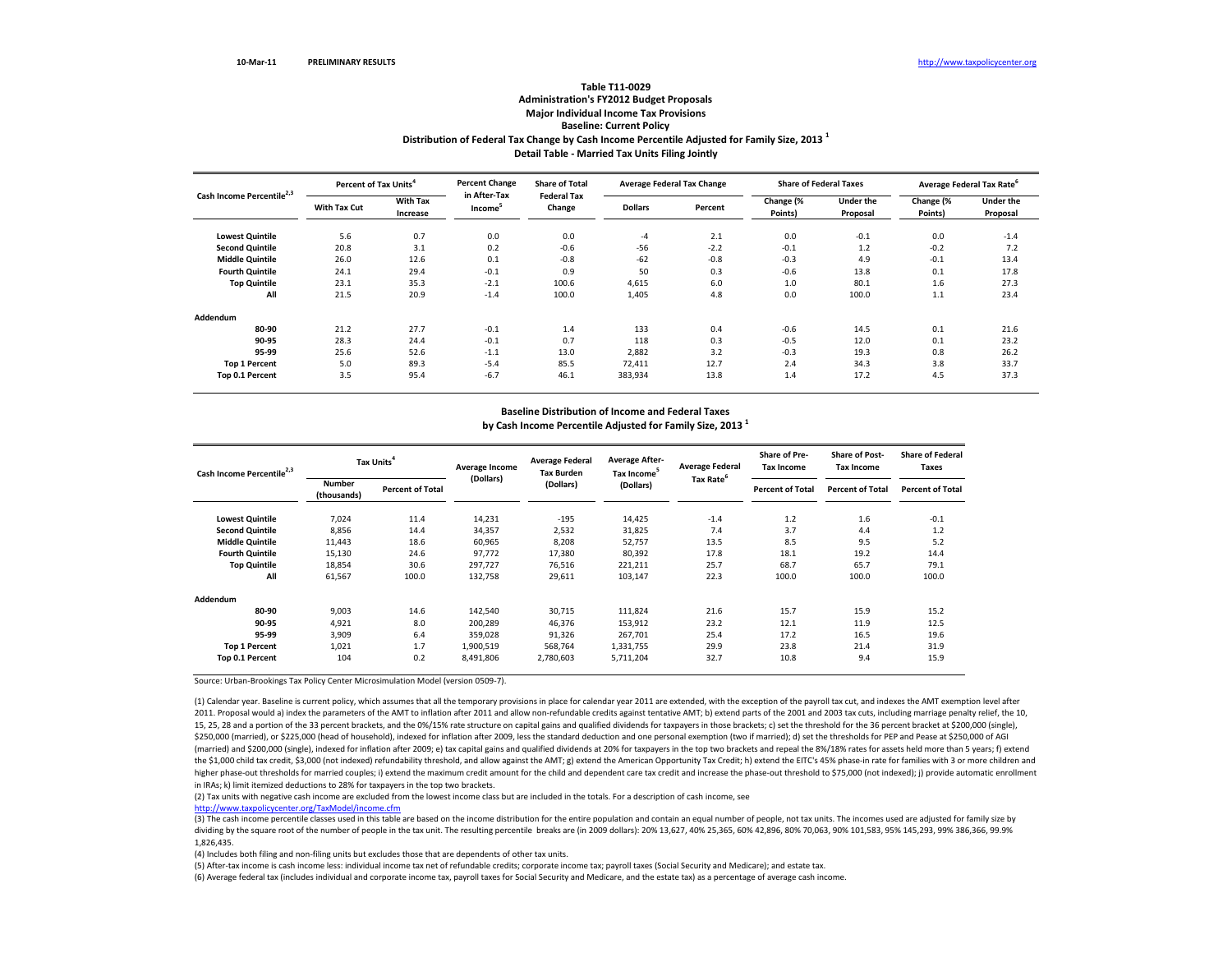## **Distribution of Federal Tax Change by Cash Income Percentile Adjusted for Family Size, <sup>2013</sup> <sup>1</sup> Detail Table ‐ Head of Household Tax Units Table T11‐0029 Administration's FY2012 Budget Proposals Major Individual Income Tax Provisions Baseline: Current Policy**

|                                       | Percent of Tax Units <sup>4</sup> |                             | <b>Percent Change</b>               | <b>Share of Total</b>        | <b>Average Federal Tax Change</b> |         | <b>Share of Federal Taxes</b> |                              | Average Federal Tax Rate <sup>6</sup> |                              |
|---------------------------------------|-----------------------------------|-----------------------------|-------------------------------------|------------------------------|-----------------------------------|---------|-------------------------------|------------------------------|---------------------------------------|------------------------------|
| Cash Income Percentile <sup>2,3</sup> | <b>With Tax Cut</b>               | <b>With Tax</b><br>Increase | in After-Tax<br>Income <sup>3</sup> | <b>Federal Tax</b><br>Change | <b>Dollars</b>                    | Percent | Change (%<br>Points)          | <b>Under the</b><br>Proposal | Change (%<br>Points)                  | <b>Under the</b><br>Proposal |
|                                       |                                   |                             |                                     |                              |                                   |         |                               |                              |                                       |                              |
| <b>Lowest Quintile</b>                | 7.1                               | 2.7                         | 0.1                                 | $-284.1$                     | -8                                | 0.5     | 0.0                           | $-9.0$                       | $-0.1$                                | $-11.6$                      |
| <b>Second Quintile</b>                | 32.9                              | 3.2                         | 0.4                                 | $-3,983.7$                   | $-122$                            | $-7.0$  | $-0.6$                        | 8.5                          | $-0.4$                                | 5.1                          |
| <b>Middle Quintile</b>                | 36.4                              | 9.8                         | 0.4                                 | $-3,517.4$                   | $-158$                            | $-2.0$  | $-0.6$                        | 27.3                         | $-0.3$                                | 14.8                         |
| <b>Fourth Quintile</b>                | 29.0                              | 17.7                        | 0.1                                 | $-1,066.3$                   | $-87$                             | $-0.6$  | $-0.2$                        | 30.5                         | $-0.1$                                | 19.5                         |
| <b>Top Quintile</b>                   | 30.5                              | 19.1                        | $-1.2$                              | 8,951.5                      | 1,638                             | 3.5     | 1.4                           | 42.7                         | 0.9                                   | 25.9                         |
| All                                   | 24.6                              | 6.8                         | 0.0                                 | 100.0                        |                                   | 0.0     | 0.0                           | 100.0                        | 0.0                                   | 13.4                         |
| Addendum                              |                                   |                             |                                     |                              |                                   |         |                               |                              |                                       |                              |
| 80-90                                 | 25.1                              | 14.6                        | 0.0                                 | $-116.5$                     | $-34$                             | $-0.1$  | 0.0                           | 14.9                         | 0.0                                   | 23.0                         |
| 90-95                                 | 38.1                              | 15.2                        | 0.0                                 | 16.9                         | 16                                | 0.0     | 0.0                           | 6.6                          | 0.0                                   | 23.8                         |
| 95-99                                 | 48.8                              | 30.9                        | $-0.5$                              | 906.2                        | 1,161                             | 1.7     | 0.1                           | 9.0                          | 0.4                                   | 24.5                         |
| <b>Top 1 Percent</b>                  | 7.7                               | 91.2                        | $-5.3$                              | 8.144.8                      | 54,751                            | 12.0    | 1.3                           | 12.3                         | 3.7                                   | 34.0                         |
| Top 0.1 Percent                       | 1.0                               | 98.6                        | $-6.8$                              | 4,216.0                      | 344,580                           | 13.6    | 0.7                           | 5.7                          | 4.5                                   | 37.8                         |

# **Baseline Distribution of Income and Federal Taxes**

**by Cash Income Percentile Adjusted for Family Size, <sup>2013</sup> <sup>1</sup>**

| Cash Income Percentile <sup>2,3</sup> | Tax Units                    |                         | Average Income | <b>Average Federal</b><br><b>Tax Burden</b> | <b>Average After-</b><br>Tax Income <sup>5</sup> | <b>Average Federal</b> | <b>Share of Pre-</b><br><b>Tax Income</b> | <b>Share of Post-</b><br><b>Tax Income</b> | <b>Share of Federal</b><br>Taxes |
|---------------------------------------|------------------------------|-------------------------|----------------|---------------------------------------------|--------------------------------------------------|------------------------|-------------------------------------------|--------------------------------------------|----------------------------------|
|                                       | <b>Number</b><br>(thousands) | <b>Percent of Total</b> | (Dollars)      | (Dollars)                                   | (Dollars)                                        | Tax Rate <sup>6</sup>  | <b>Percent of Total</b>                   | <b>Percent of Total</b>                    | <b>Percent of Total</b>          |
| <b>Lowest Quintile</b>                | 8,120                        | 32.4                    | 13,842         | $-1,598$                                    | 15,440                                           | $-11.6$                | 10.4                                      | 13.4                                       | $-9.0$                           |
| <b>Second Quintile</b>                | 7,619                        | 30.4                    | 31,582         | 1,734                                       | 29,847                                           | 5.5                    | 22.2                                      | 24.3                                       | 9.2                              |
| <b>Middle Quintile</b>                | 5,177                        | 20.6                    | 51,476         | 7.774                                       | 43,702                                           | 15.1                   | 24.6                                      | 24.1                                       | 27.9                             |
| <b>Fourth Quintile</b>                | 2,860                        | 11.4                    | 78,894         | 15,492                                      | 63,402                                           | 19.6                   | 20.9                                      | 19.3                                       | 30.7                             |
| <b>Top Quintile</b>                   | 1,273                        | 5.1                     | 187,085        | 46,775                                      | 140,310                                          | 25.0                   | 22.0                                      | 19.1                                       | 41.2                             |
| All                                   | 25.098                       | 100.0                   | 43,104         | 5.755                                       | 37,349                                           | 13.4                   | 100.0                                     | 100.0                                      | 100.0                            |
| Addendum                              |                              |                         |                |                                             |                                                  |                        |                                           |                                            |                                  |
| 80-90                                 | 808                          | 3.2                     | 115,728        | 26,659                                      | 89,069                                           | 23.0                   | 8.7                                       | 7.7                                        | 14.9                             |
| 90-95                                 | 249                          | 1.0                     | 161,060        | 38,229                                      | 122,831                                          | 23.7                   | 3.7                                       | 3.3                                        | 6.6                              |
| 95-99                                 | 182                          | 0.7                     | 289,763        | 69,946                                      | 219,818                                          | 24.1                   | 4.9                                       | 4.3                                        | 8.8                              |
| <b>Top 1 Percent</b>                  | 35                           | 0.1                     | 1,499,445      | 455,722                                     | 1,043,723                                        | 30.4                   | 4.8                                       | 3.9                                        | 10.9                             |
| Top 0.1 Percent                       | 3                            | 0.0                     | 7,613,791      | 2,534,198                                   | 5,079,593                                        | 33.3                   | 2.0                                       | 1.5                                        | 5.0                              |

Source: Urban‐Brookings Tax Policy Center Microsimulation Model (version 0509‐7).

(1) Calendar year. Baseline is current policy, which assumes that all the temporary provisions in place for calendar year 2011 are extended, with the exception of the payroll tax cut, and indexes the AMT exemption level af 2011. Proposal would a) index the parameters of the AMT to inflation after 2011 and allow non-refundable credits against tentative AMT; b) extend parts of the 2001 and 2003 tax cuts, including marriage penalty relief, the 15, 25, 28 and a portion of the 33 percent brackets, and the 0%/15% rate structure on capital gains and qualified dividends for taxpayers in those brackets; c) set the threshold for the 36 percent bracket at \$200,000 (sing \$250,000 (married), or \$225,000 (head of household), indexed for inflation after 2009, less the standard deduction and one personal exemption (two if married); d) set the thresholds for PEP and Pease at \$250,000 of AGI (married) and \$200,000 (single), indexed for inflation after 2009; e) tax capital gains and qualified dividends at 20% for taxpayers in the top two brackets and repeal the 8%/18% rates for assets held more than 5 years; f) the \$1,000 child tax credit, \$3,000 (not indexed) refundability threshold, and allow against the AMT; g) extend the American Opportunity Tax Credit; h) extend the EITC's 45% phase-in rate for families with 3 or more childr higher phase-out thresholds for married couples; i) extend the maximum credit amount for the child and dependent care tax credit and increase the phase-out threshold to \$75,000 (not indexed); j) provide automatic enrollmen in IRAs; k) limit itemized deductions to 28% for taxpayers in the top two brackets.

(2) Tax units with negative cash income are excluded from the lowest income class but are included in the totals. For <sup>a</sup> description of cash income, see

http://www.taxpolicycenter.org/TaxModel/income.cfm

(3) The cash income percentile classes used in this table are based on the income distribution for the entire population and contain an equal number of people, not tax units. The incomes used are adjusted for family size b dividing by the square root of the number of people in the tax unit. The resulting percentile breaks are (in 2009 dollars): 20% 13,627, 40% 25,365, 60% 42,896, 80% 70,063, 90% 101,583, 95% 145,293, 99% 386,366, 99.9% 1,826,435.

(4) Includes both filing and non‐filing units but excludes those that are dependents of other tax units.

(5) After‐tax income is cash income less: individual income tax net of refundable credits; corporate income tax; payroll taxes (Social Security and Medicare); and estate tax.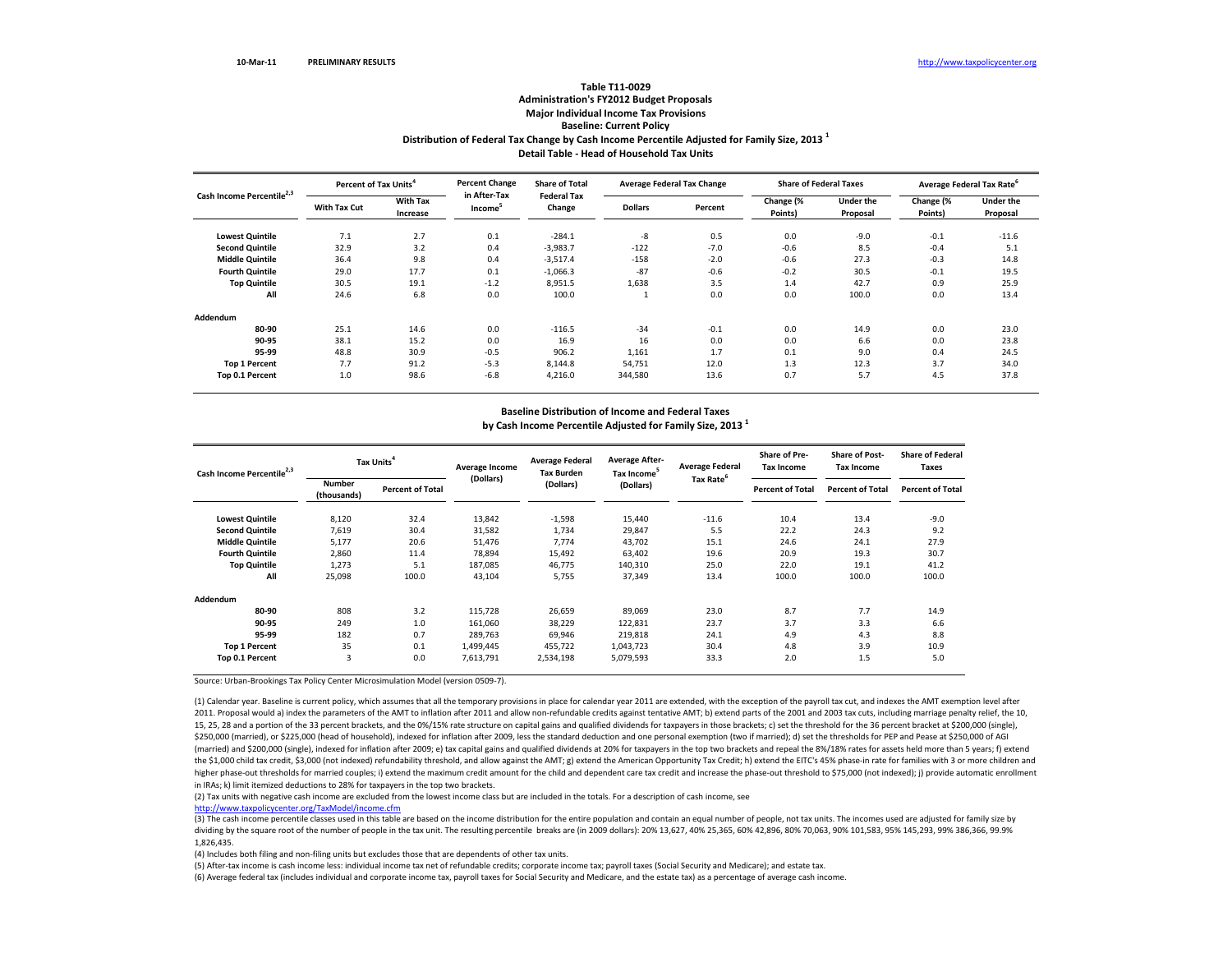### **Distribution of Federal Tax Change by Cash Income Percentile Adjusted for Family Size, <sup>2013</sup> <sup>1</sup> Detail Table ‐ Tax Units with Children Table T11‐0029Administration's FY2012 Budget Proposals Major Individual Income Tax Provisions Baseline: Current Policy**

| Cash Income Percentile <sup>2,3</sup> | Percent of Tax Units <sup>4</sup> |                             | <b>Percent Change</b>               | <b>Share of Total</b>        |                | <b>Average Federal Tax Change</b> | <b>Share of Federal Taxes</b> |                              | Average Federal Tax Rate |                              |  |
|---------------------------------------|-----------------------------------|-----------------------------|-------------------------------------|------------------------------|----------------|-----------------------------------|-------------------------------|------------------------------|--------------------------|------------------------------|--|
|                                       | With Tax Cut                      | <b>With Tax</b><br>Increase | in After-Tax<br>Income <sup>5</sup> | <b>Federal Tax</b><br>Change | <b>Dollars</b> | Percent                           | Change (%<br>Points)          | <b>Under the</b><br>Proposal | Change (%<br>Points)     | <b>Under the</b><br>Proposal |  |
| <b>Lowest Quintile</b>                | 7.0                               | 2.8                         | 0.0                                 | $-0.2$                       | $-7$           | 0.4                               | 0.1                           | $-2.0$                       | $-0.1$                   | $-13.6$                      |  |
| <b>Second Quintile</b>                | 33.5                              | 3.6                         | 0.4                                 | $-2.9$                       | $-118$         | $-6.2$                            | $-0.2$                        | 1.7                          | $-0.3$                   | 5.0                          |  |
| <b>Middle Quintile</b>                | 37.9                              | 13.5                        | 0.3                                 | $-3.2$                       | $-132$         | $-1.4$                            | $-0.5$                        | 9.2                          | $-0.2$                   | 15.1                         |  |
| <b>Fourth Quintile</b>                | 31.1                              | 24.2                        | 0.0                                 | $-0.5$                       | $-23$          | $-0.1$                            | $-0.8$                        | 18.8                         | 0.0                      | 19.4                         |  |
| <b>Top Quintile</b>                   | 30.6                              | 34.3                        | $-2.3$                              | 106.8                        | 5,496          | 6.3                               | 1.5                           | 72.1                         | 1.7                      | 28.5                         |  |
| All                                   | 27.8                              | 14.7                        | $-1.1$                              | 100.0                        | 867            | 4.2                               | 0.0                           | 100.0                        | 0.9                      | 21.7                         |  |
| Addendum                              |                                   |                             |                                     |                              |                |                                   |                               |                              |                          |                              |  |
| 80-90                                 | 25.7                              | 23.9                        | 0.0                                 | 0.4                          | 40             | 0.1                               | $-0.6$                        | 15.1                         | 0.0                      | 22.9                         |  |
| 90-95                                 | 48.6                              | 19.7                        | 0.0                                 | $-0.1$                       | $-27$          | $-0.1$                            | $-0.4$                        | 10.5                         | 0.0                      | 24.1                         |  |
| 95-99                                 | 27.9                              | 66.1                        | $-1.6$                              | 19.2                         | 5,123          | 4.5                               | 0.1                           | 17.8                         | 1.2                      | 27.9                         |  |
| <b>Top 1 Percent</b>                  | 2.8                               | 96.3                        | $-6.4$                              | 87.3                         | 97,733         | 13.9                              | 2.4                           | 28.7                         | 4.4                      | 35.9                         |  |
| Top 0.1 Percent                       | 0.2                               | 99.4                        | $-7.2$                              | 42.8                         | 510,700        | 14.2                              | 1.2                           | 13.8                         | 4.8                      | 38.6                         |  |

### **Baseline Distribution of Income and Federal Taxes by Cash Income Percentile Adjusted for Family Size, <sup>2013</sup> <sup>1</sup>**

| Cash Income Percentile <sup>2,3</sup> | Tax Units <sup>4</sup>       |                         | Average Income | <b>Average Federal</b><br><b>Tax Burden</b> | <b>Average After-</b><br>Tax Income <sup>5</sup> | Average<br><b>Federal Tax</b> | <b>Share of Pre-</b><br><b>Tax Income</b> | <b>Share of Post-</b><br><b>Tax Income</b> | Share of<br><b>Federal Taxes</b> |
|---------------------------------------|------------------------------|-------------------------|----------------|---------------------------------------------|--------------------------------------------------|-------------------------------|-------------------------------------------|--------------------------------------------|----------------------------------|
|                                       | <b>Number</b><br>(thousands) | <b>Percent of Total</b> | (Dollars)      | (Dollars)                                   | (Dollars)                                        | Rate <sup>6</sup>             | <b>Percent of Total</b>                   | <b>Percent of Total</b>                    | <b>Percent of Total</b>          |
| <b>Lowest Quintile</b>                | 10,404                       | 21.1                    | 15,026         | $-2,032$                                    | 17,059                                           | $-13.5$                       | 3.2                                       | 4.6                                        | $-2.1$                           |
| <b>Second Quintile</b>                | 10,419                       | 21.1                    | 35,671         | 1,902                                       | 33,770                                           | 5.3                           | 7.6                                       | 9.0                                        | 1.9                              |
| <b>Middle Quintile</b>                | 10,279                       | 20.8                    | 63,686         | 9,717                                       | 53,969                                           | 15.3                          | 13.3                                      | 14.3                                       | 9.7                              |
| <b>Fourth Quintile</b>                | 9,803                        | 19.9                    | 106,014        | 20,556                                      | 85,458                                           | 19.4                          | 21.1                                      | 21.5                                       | 19.6                             |
| <b>Top Quintile</b>                   | 8,309                        | 16.8                    | 325,807        | 87,211                                      | 238,595                                          | 26.8                          | 55.1                                      | 51.0                                       | 70.6                             |
| All                                   | 49,348                       | 100.0                   | 99,630         | 20.790                                      | 78,840                                           | 20.9                          | 100.0                                     | 100.0                                      | 100.0                            |
| Addendum                              |                              |                         |                |                                             |                                                  |                               |                                           |                                            |                                  |
| 80-90                                 | 4.326                        | 8.8                     | 162,746        | 37,146                                      | 125,600                                          | 22.8                          | 14.3                                      | 14.0                                       | 15.7                             |
| 90-95                                 | 1,997                        | 4.1                     | 233,966        | 56,436                                      | 177,530                                          | 24.1                          | 9.5                                       | 9.1                                        | 11.0                             |
| 95-99                                 | 1,604                        | 3.3                     | 425,182        | 113,583                                     | 311,600                                          | 26.7                          | 13.9                                      | 12.9                                       | 17.8                             |
| <b>Top 1 Percent</b>                  | 382                          | 0.8                     | 2,235,730      | 704,488                                     | 1,531,241                                        | 31.5                          | 17.4                                      | 15.0                                       | 26.2                             |
| Top 0.1 Percent                       | 36                           | 0.1                     | 10,656,644     | 3,599,393                                   | 7,057,252                                        | 33.8                          | 7.8                                       | 6.5                                        | 12.6                             |

Source: Urban‐Brookings Tax Policy Center Microsimulation Model (version 0509‐7).

Note: Tax units with children are those claiming an exemption for children at home or away from home.

(1) Calendar year. Baseline is current policy, which assumes that all the temporary provisions in place for calendar year 2011 are extended, with the exception of the payroll tax cut, and indexes the AMT exemption level after 2011. Proposal would a) index the parameters of the AMT to inflation after 2011 and allow non‐refundable credits against tentative AMT; b) extend parts of the 2001 and 2003 tax cuts, including marriage penalty relief, the 10, 15, 25, 28 and a portion of the 33 percent brackets, and the 0%/15% rate structure on capital gains and qualified dividends for taxpayers in those brackets; c) set the threshold for the 36 percent bracket at \$200,0 (single), \$250,000 (married), or \$225,000 (head of household), indexed for inflation after 2009, less the standard deduction and one personal exemption (two if married); d) set the thresholds for PEP and Pease at \$250,000 of AGI (married) and \$200,000 (single), indexed for inflation after 2009; e) tax capital gains and qualified dividends at 20% for taxpayers in the top two brackets and repeal the 8%/18% rates for assets held more than <sup>5</sup> years; f) extend the \$1,000 child tax credit, \$3,000 (not indexed) refundability threshold, and allow against the AMT; g) extend the American Opportunity Tax Credit; h) extend the EITC's 45% phase-in rate for families with or more children and higher phase‐out thresholds for married couples; i) extend the maximum credit amount for the child and dependent care tax credit and increase the phase‐out threshold to \$75,000 (not indexed); j) provide automatic enrollment in IRAs; k) limit itemized deductions to 28% for taxpayers in the top two brackets.

(2) Tax units with negative cash income are excluded from the lowest income class but are included in the totals. For <sup>a</sup> description of cash income, see

http://www.taxpolicycenter.org/TaxModel/income.cfm

(3) The cash income percentile classes used in this table are based on the income distribution for the entire population and contain an equal number of people, not tax units. The incomes used are adjusted for family size by dividing by the square root of the number of people in the tax unit. The resulting percentile breaks are (in 2009 dollars): 20% 13,627, 40% 25,365, 60% 42,896, 80% 70,063, 90% 101,583, 95% 145,293, 99% 386,366, 99.9% 1,826,435.

(4) Includes both filing and non‐filing units but excludes those that are dependents of other tax units.

(5) After‐tax income is cash income less: individual income tax net of refundable credits; corporate income tax; payroll taxes (Social Security and Medicare); and estate tax.